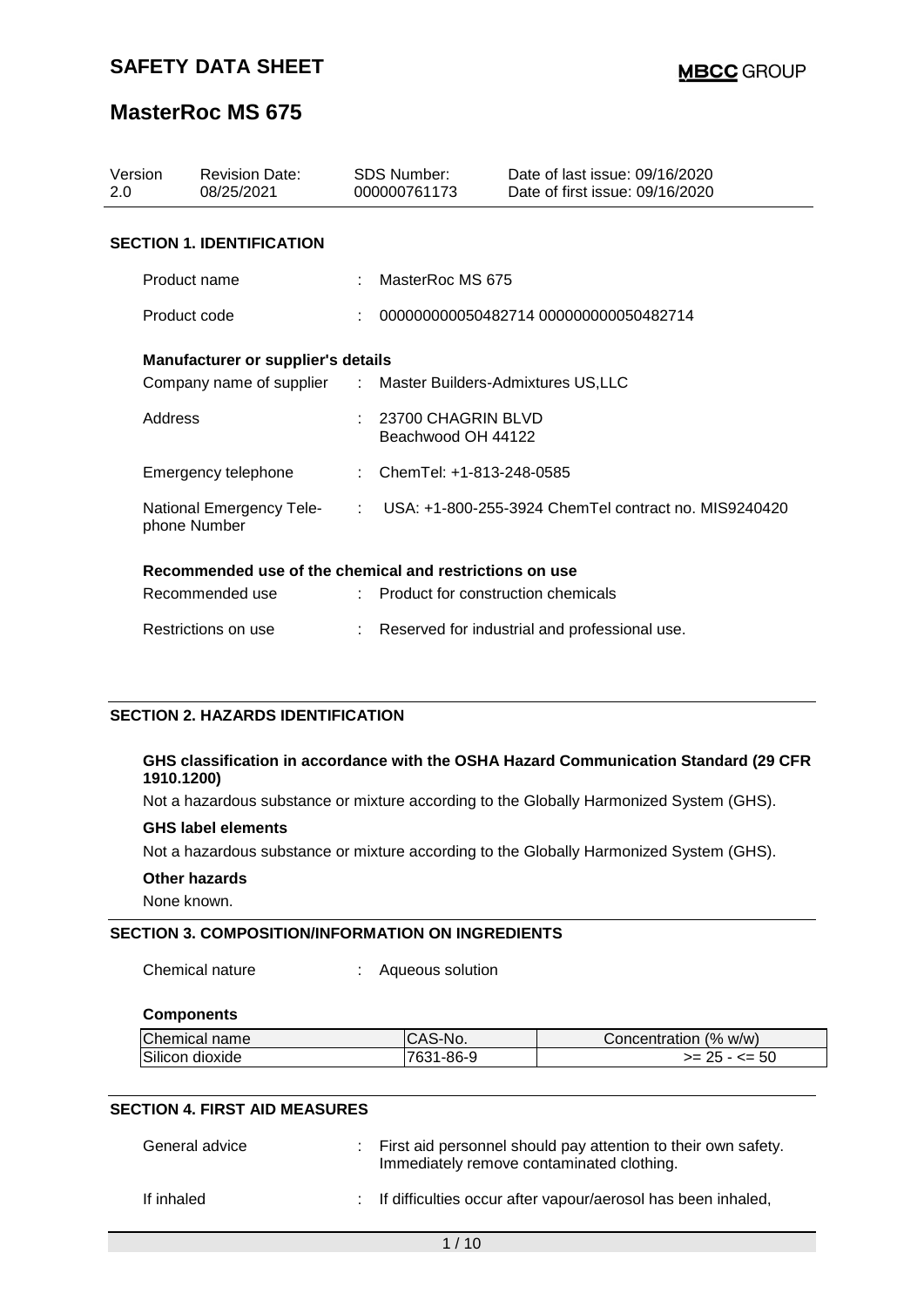# **SAFETY DATA SHEET**

# **MasterRoc MS 675**

| Version<br>2.0 | <b>Revision Date:</b><br>08/25/2021                    |    | SDS Number:<br>000000761173                        | Date of last issue: 09/16/2020<br>Date of first issue: 09/16/2020                                                                                                                      |
|----------------|--------------------------------------------------------|----|----------------------------------------------------|----------------------------------------------------------------------------------------------------------------------------------------------------------------------------------------|
|                |                                                        |    |                                                    | remove to fresh air and seek medical attention.                                                                                                                                        |
|                | In case of skin contact                                | t. | and soap.                                          | After contact with skin, wash immediately with plenty of water<br>Under no circumstances should organic solvent be used.<br>If irritation develops, seek medical attention.            |
|                | In case of eye contact                                 |    | minutes, then continue rinsing.                    | : Hold eyes open and rinse slowly and gently with water for 15<br>to 20 minutes. Remove contact lenses, if present, after first 5<br>If eye irritation persists, consult a specialist. |
| If swallowed   |                                                        |    | seek medical attention.<br>Do NOT induce vomiting. | : Immediately rinse mouth and then drink 200-300 ml of water,                                                                                                                          |
| delayed        | Most important symptoms<br>and effects, both acute and |    | None known.                                        |                                                                                                                                                                                        |
|                | Notes to physician                                     |    | Treat symptomatically.                             |                                                                                                                                                                                        |

### **SECTION 5. FIRE-FIGHTING MEASURES**

| Suitable extinguishing media :       | Foam<br>Water spray<br>Dry powder<br>Carbon dioxide (CO2)                                                                                                                                                                                                                                                                                                                |
|--------------------------------------|--------------------------------------------------------------------------------------------------------------------------------------------------------------------------------------------------------------------------------------------------------------------------------------------------------------------------------------------------------------------------|
| Unsuitable extinguishing<br>media    | : water jet                                                                                                                                                                                                                                                                                                                                                              |
| fighting                             | Specific hazards during fire : See SDS section 10 - Stability and reactivity.                                                                                                                                                                                                                                                                                            |
| Hazardous combustion prod- :<br>ucts | harmful vapours<br>nitrogen oxides<br>fumes/smoke<br>carbon black<br>carbon oxides                                                                                                                                                                                                                                                                                       |
| Further information                  | The degree of risk is governed by the burning substance and<br>the fire conditions.<br>If exposed to fire, keep containers cool by spraying with water.<br>Collect contaminated extinguishing water separately, do not<br>allow to reach sewage or effluent systems.<br>Contaminated extinguishing water must be disposed of in<br>accordance with official regulations. |
| for fire-fighters                    | Special protective equipment : Wear a self-contained breathing apparatus.                                                                                                                                                                                                                                                                                                |

## **SECTION 6. ACCIDENTAL RELEASE MEASURES**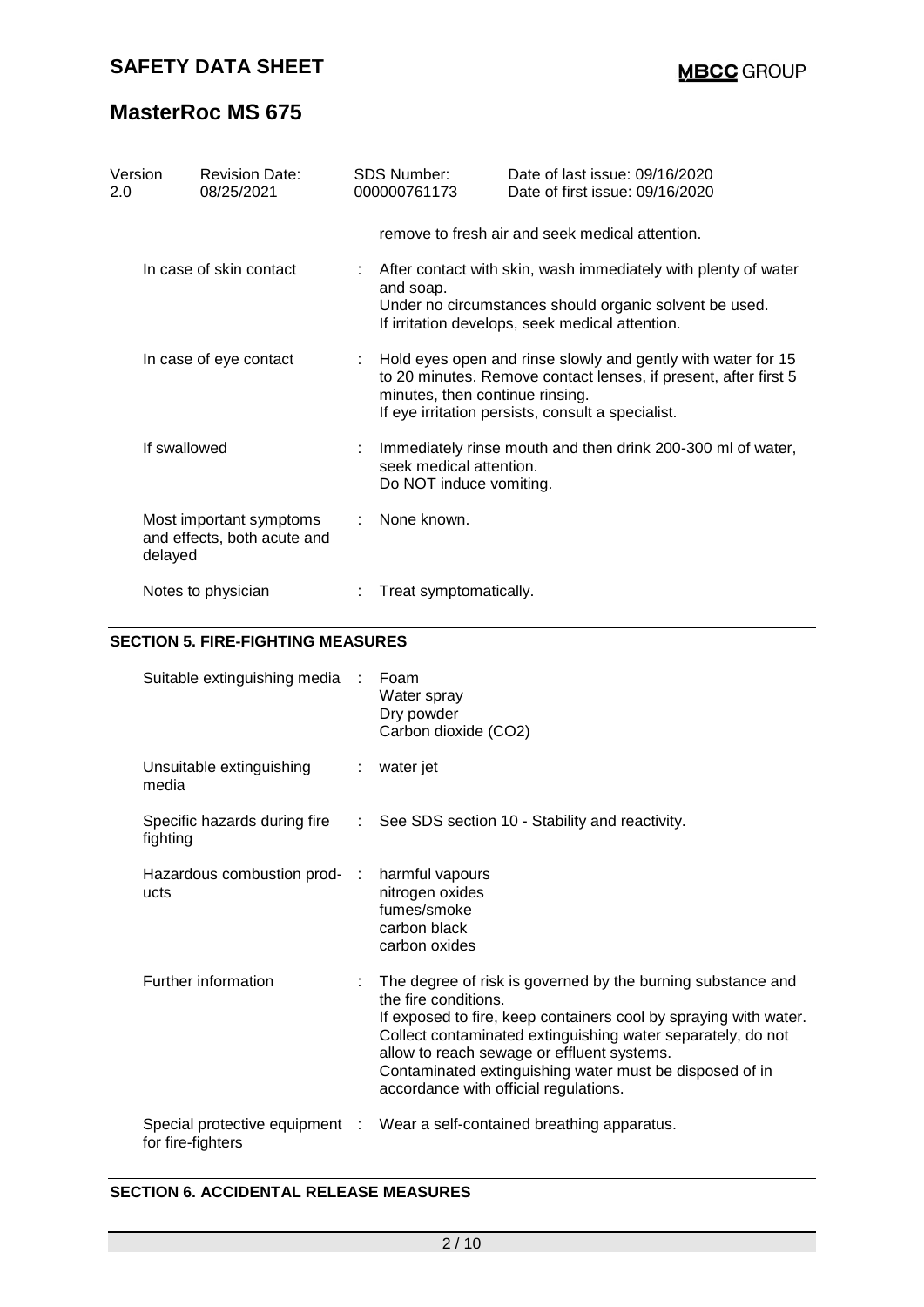| Version<br>2.0 | <b>Revision Date:</b><br>08/25/2021                                             | <b>SDS Number:</b><br>000000761173                                                               | Date of last issue: 09/16/2020<br>Date of first issue: 09/16/2020                                                                                                                       |
|----------------|---------------------------------------------------------------------------------|--------------------------------------------------------------------------------------------------|-----------------------------------------------------------------------------------------------------------------------------------------------------------------------------------------|
|                | Personal precautions, protec- :<br>tive equipment and emer-<br>gency procedures | Wear eye/face protection.<br>ately.<br>Use personal protective clothing.<br>and safety practice. | Do not breathe vapour/aerosol/spray mists.<br>If exposed to high vapour concentration, leave area immedi-<br>Handle in accordance with good building materials hygiene                  |
|                | Environmental precautions                                                       |                                                                                                  | : Contain contaminated water/firefighting water.<br>Do not discharge into drains/surface waters/groundwater.                                                                            |
|                | Methods and materials for<br>containment and cleaning up                        | pumping) for disposal.<br>applicable government regulations.                                     | Large spills should be collected mechanically (remove by<br>Pick up with inert absorbent material (e.g. sand, earth etc.).<br>Spilled product should be disposed in accordance with all |

## **SECTION 7. HANDLING AND STORAGE**

| fire and explosion                                        | Advice on protection against : Normal measures for preventive fire protection.                                                                              |
|-----------------------------------------------------------|-------------------------------------------------------------------------------------------------------------------------------------------------------------|
| Advice on safe handling                                   | $\therefore$ For personal protection see section 8.<br>Smoking, eating and drinking should be prohibited in the ap-<br>plication area.                      |
| Conditions for safe storage                               | : Electrical installations / working materials must comply with<br>the technological safety standards.                                                      |
| Further information on stor-<br>age conditions            | : Keep only in the original container in a cool, dry, well-<br>ventilated place away from ignition sources, heat or flame.<br>Protect from direct sunlight. |
| Materials to avoid                                        | : No materials to be especially mentioned.                                                                                                                  |
| Recommended storage tem- $:$ > 39 °F / > 4 °C<br>perature |                                                                                                                                                             |
| Further information on stor-<br>age stability             | : PROTECT FROM FREEZING DURING THE COLD-SEASON<br>(BELOW 40°F / 5°C ).                                                                                      |

## **SECTION 8. EXPOSURE CONTROLS/PERSONAL PROTECTION**

| Components      | CAS-No.   | Value type       | Control parame-    | <b>Basis</b>  |
|-----------------|-----------|------------------|--------------------|---------------|
|                 |           | (Form of         | ters / Permissible |               |
|                 |           | exposure)        | concentration      |               |
| Silicon dioxide | 7631-86-9 | <b>REL</b> value | $6$ mg/m $3$       | <b>NIOSH</b>  |
|                 |           | <b>TWA value</b> | $6$ mg/m $3$       | 29 CFR        |
|                 |           |                  |                    | 1910.1000     |
|                 |           |                  |                    | (Table Z-1-A) |
|                 |           | <b>TWA value</b> | 20 millions of     | <b>29 CFR</b> |

## **Ingredients with workplace control parameters**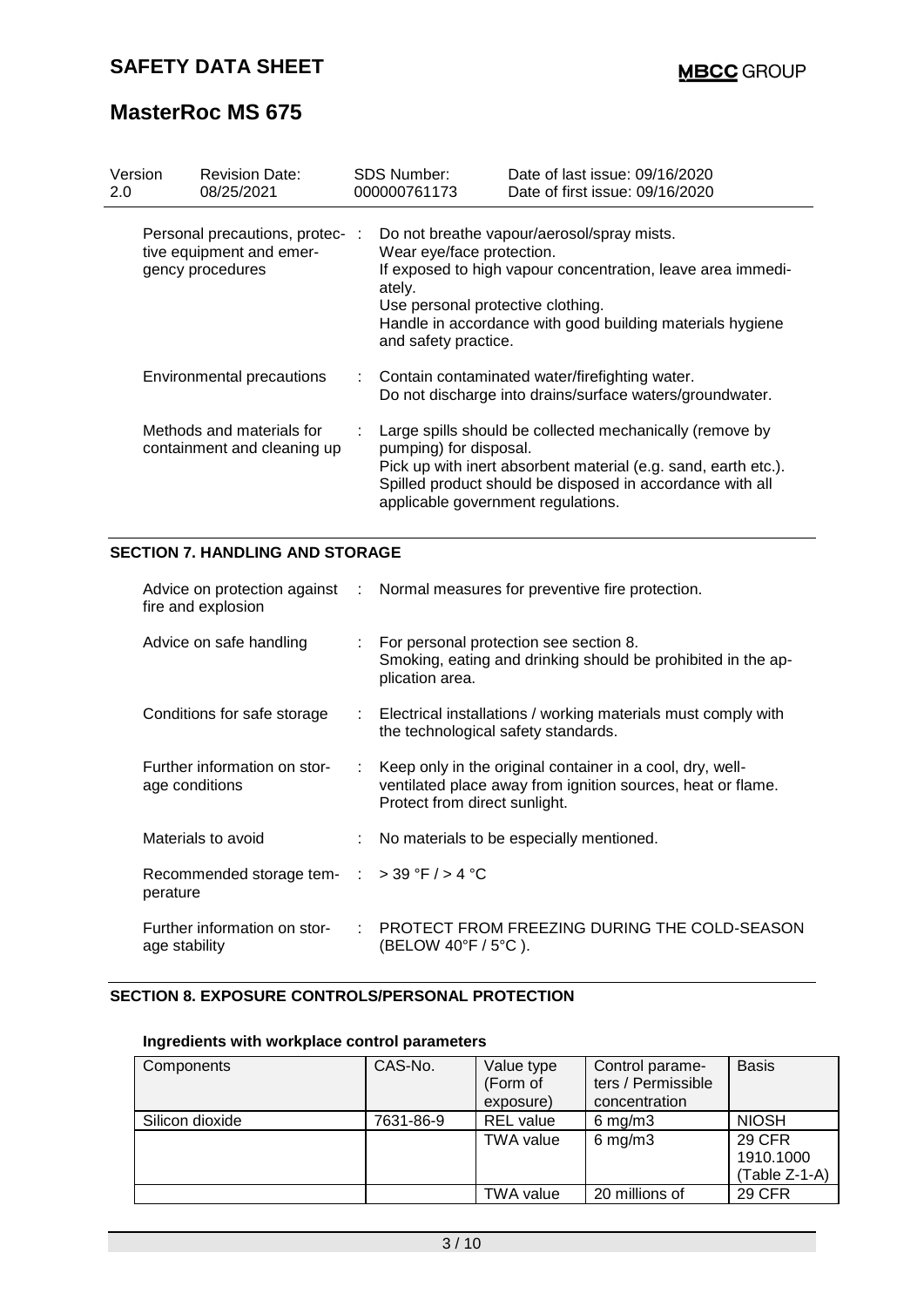| Version<br>2.0 | <b>Revision Date:</b><br>08/25/2021 | SDS Number:<br>000000761173                   |                                                                                                                             | Date of last issue: 09/16/2020<br>Date of first issue: 09/16/2020                                                                                                                                                                                 |                                    |
|----------------|-------------------------------------|-----------------------------------------------|-----------------------------------------------------------------------------------------------------------------------------|---------------------------------------------------------------------------------------------------------------------------------------------------------------------------------------------------------------------------------------------------|------------------------------------|
|                |                                     |                                               |                                                                                                                             | particles per cubic<br>foot of air                                                                                                                                                                                                                | 1910.1000<br>(Table Z-3)           |
|                |                                     |                                               | <b>TWA value</b>                                                                                                            | $0.8$ mg/m $3$                                                                                                                                                                                                                                    | 29 CFR<br>1910.1000<br>(Table Z-3) |
|                |                                     |                                               | TWA (Dust)                                                                                                                  | 20 Million parti-<br>cles per cubic foot<br>(Silica)                                                                                                                                                                                              | OSHA Z-3                           |
|                |                                     |                                               | TWA (Dust)                                                                                                                  | 80 mg/m3 /<br>%SiO2<br>(Silica)                                                                                                                                                                                                                   | OSHA Z-3                           |
|                |                                     |                                               | TWA (Res-<br>pirable dust)                                                                                                  | $0.05$ mg/m $3$<br>(Silica)                                                                                                                                                                                                                       | <b>NIOSH REL</b>                   |
|                |                                     |                                               | <b>TWA</b>                                                                                                                  | $6$ mg/m $3$<br>(Silica)                                                                                                                                                                                                                          | <b>NIOSH REL</b>                   |
|                | <b>Engineering measures</b>         |                                               | Ensure adequate ventilation.                                                                                                |                                                                                                                                                                                                                                                   |                                    |
|                | Personal protective equipment       |                                               |                                                                                                                             |                                                                                                                                                                                                                                                   |                                    |
|                | Respiratory protection              | pour/particulate respirator.                  |                                                                                                                             | Wear respiratory protection if ventilation is inadequate.<br>Wear a NIOSH-certified (or equivalent) organic va-                                                                                                                                   |                                    |
|                | Hand protection                     |                                               |                                                                                                                             |                                                                                                                                                                                                                                                   |                                    |
|                | Remarks                             | versity of types.                             |                                                                                                                             | Wear chemical resistant protective gloves. Manufacturer's<br>directions for use should be observed because of great di-                                                                                                                           |                                    |
|                | Eye protection                      |                                               | Safety glasses with side-shields.                                                                                           |                                                                                                                                                                                                                                                   |                                    |
|                | Skin and body protection            | light protective clothing                     |                                                                                                                             |                                                                                                                                                                                                                                                   |                                    |
|                | Protective measures                 | and safety practice.                          | Do not inhale gases/vapours/aerosols.                                                                                       | Avoid contact with the skin, eyes and clothing.<br>Avoid exposure - obtain special instructions before use.<br>Handle in accordance with good building materials hygiene<br>Wearing of closed work clothing is recommended.                       |                                    |
|                | Hygiene measures                    | the end of the shift.<br>care agents applied. | When using, do not eat, drink or smoke.<br>re-use or dispose it if necessary.<br>Replace if necessary (e.g. pinhole leaks). | Hands and/or face should be washed before breaks and at<br>At the end of the shift the skin should be cleaned and skin-<br>Remove contaminated clothing immediately and clean before<br>Gloves must be inspected regularly and prior to each use. |                                    |

## **SECTION 9. PHYSICAL AND CHEMICAL PROPERTIES**

Appearance : liquid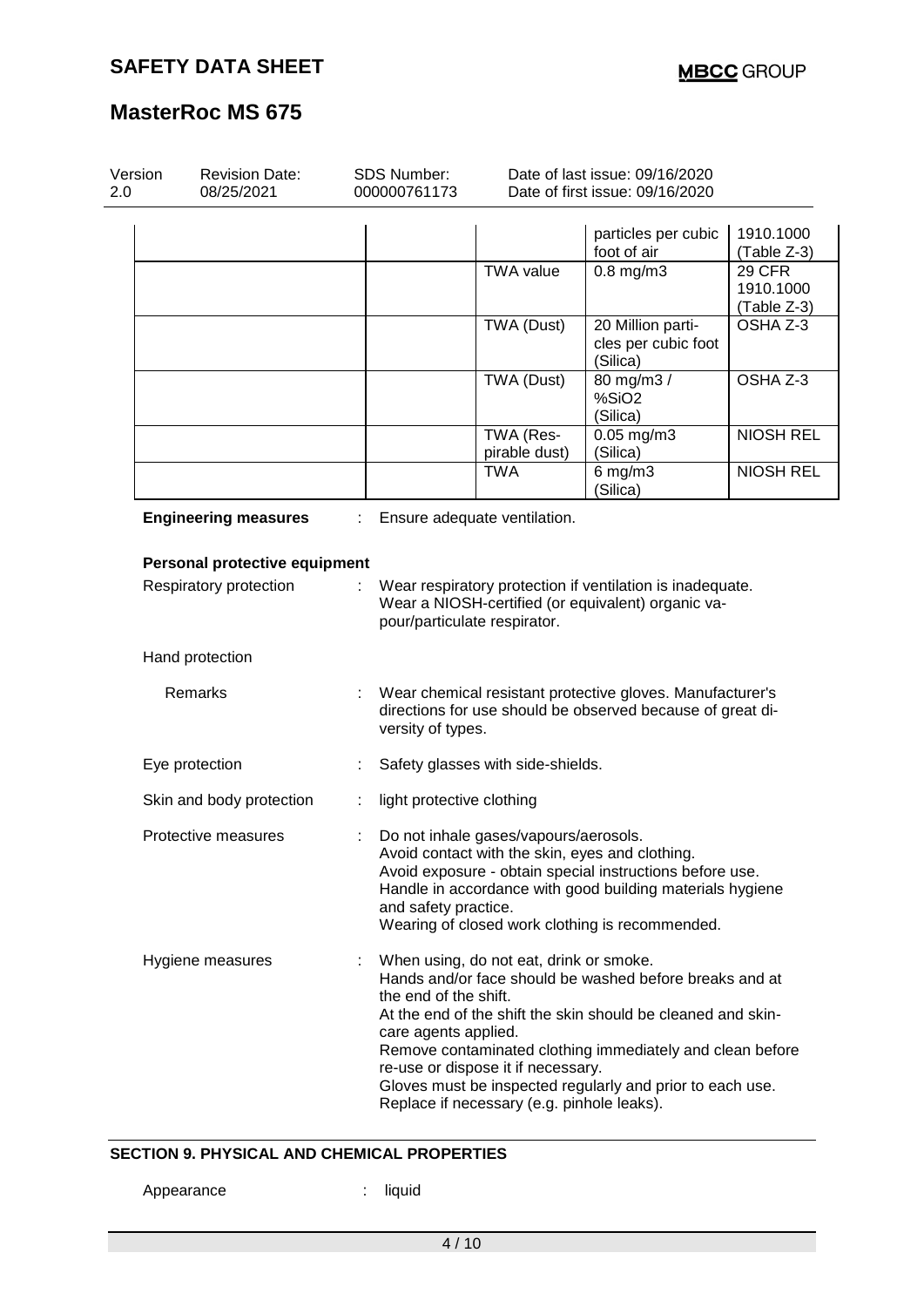| Version<br>2.0 | <b>Revision Date:</b><br>08/25/2021                 |    | SDS Number:<br>000000761173                 | Date of last issue: 09/16/2020<br>Date of first issue: 09/16/2020 |
|----------------|-----------------------------------------------------|----|---------------------------------------------|-------------------------------------------------------------------|
|                | Color                                               |    | clear to slightly cloudy                    |                                                                   |
|                | Odor                                                | ÷  | slight odour                                |                                                                   |
|                | <b>Odor Threshold</b>                               | ÷  | not determined                              |                                                                   |
|                | pH                                                  | t. | 10.5 (68 °F / 20 °C)                        |                                                                   |
|                | Melting point                                       |    | No data available                           |                                                                   |
|                | Boiling point                                       |    | 212 °F / 100 °C                             |                                                                   |
|                | Flash point                                         |    | does not flash                              |                                                                   |
|                | Evaporation rate                                    |    | No data available                           |                                                                   |
|                | Flammability (liquids)                              | ÷. | The product is not flammable.               |                                                                   |
|                | Upper explosion limit / Upper<br>flammability limit | ÷  | Not applicable                              |                                                                   |
|                | Lower explosion limit / Lower<br>flammability limit | ÷  | Not applicable                              |                                                                   |
|                | Vapor pressure                                      | ÷. | 23.0 hPa (68 °F / 20 °C)                    |                                                                   |
|                | Relative vapor density                              |    | No data available                           |                                                                   |
|                | Relative density                                    |    | No data available                           |                                                                   |
|                | Density                                             | t  | 1.2 g/cm3 (68 $\degree$ F / 20 $\degree$ C) |                                                                   |
|                | Solubility(ies)<br>Water solubility                 |    | No data available                           |                                                                   |
|                | Solubility in other solvents                        | ÷  | No data available                           |                                                                   |
|                | Partition coefficient: n-<br>octanol/water          | ÷  | No data available                           |                                                                   |
|                | Autoignition temperature                            | ÷  | not determined                              |                                                                   |
|                | Decomposition temperature                           | ÷  | scribed/indicated.                          | No decomposition if stored and handled as pre-                    |
|                | Viscosity<br>Viscosity, dynamic                     |    | No data available                           |                                                                   |
|                | Viscosity, kinematic                                |    | No data available                           |                                                                   |
|                | <b>Explosive properties</b>                         |    | Not explosive                               |                                                                   |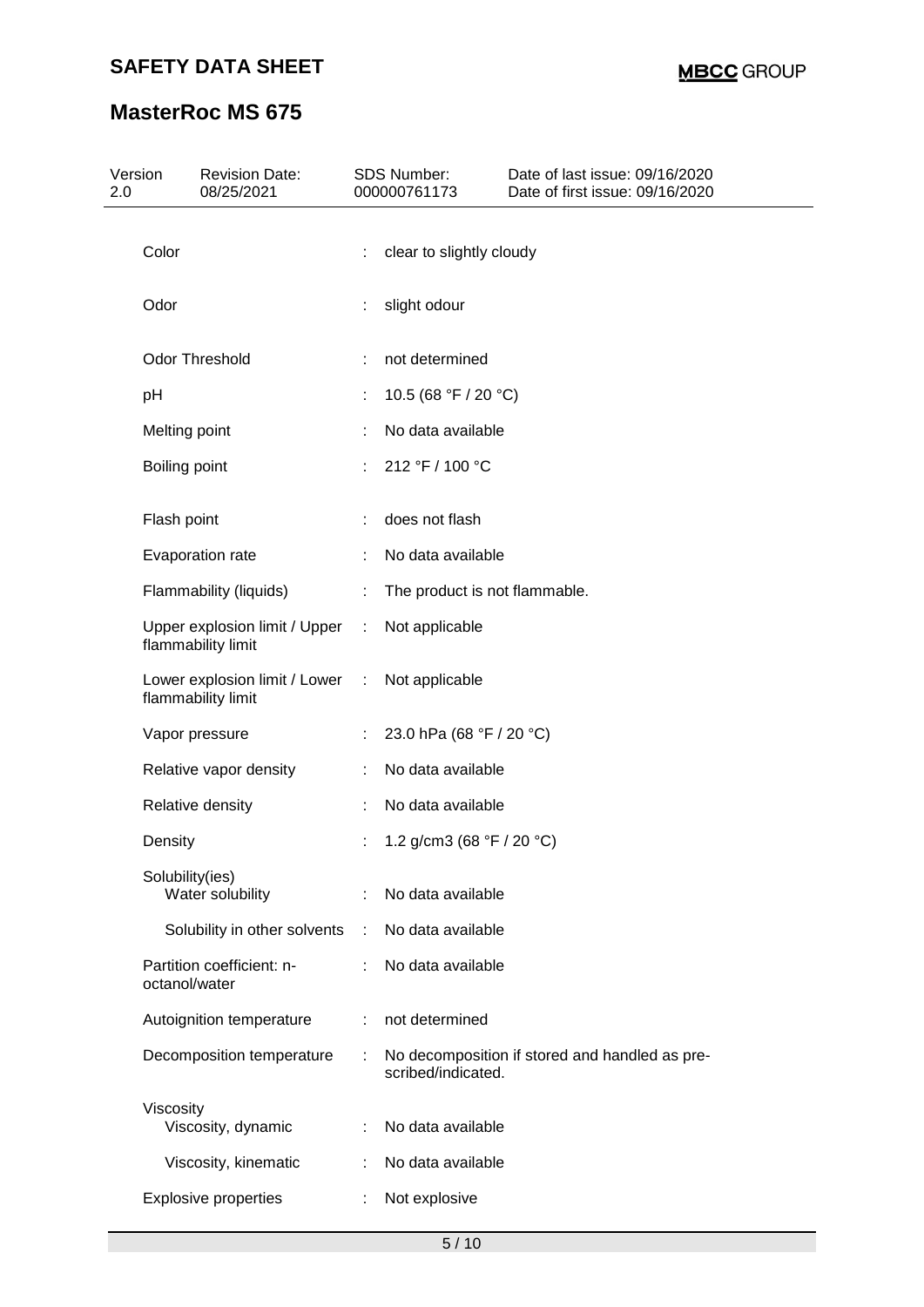## **SAFETY DATA SHEET**

## **MasterRoc MS 675**

| Version<br>2.0 |            | <b>Revision Date:</b><br>08/25/2021         |    | <b>SDS Number:</b><br>000000761173                                                | Date of last issue: 09/16/2020<br>Date of first issue: 09/16/2020                     |
|----------------|------------|---------------------------------------------|----|-----------------------------------------------------------------------------------|---------------------------------------------------------------------------------------|
|                |            |                                             |    |                                                                                   |                                                                                       |
|                |            | Oxidizing properties                        |    | not determined                                                                    |                                                                                       |
|                |            | Sublimation point                           |    | No data available                                                                 |                                                                                       |
|                |            | Molecular weight                            |    | Not applicable                                                                    |                                                                                       |
|                |            | <b>SECTION 10. STABILITY AND REACTIVITY</b> |    |                                                                                   |                                                                                       |
|                | Reactivity |                                             |    | scribed/indicated.                                                                | No hazardous reactions if stored and handled as pre-                                  |
|                |            | Chemical stability                          |    | scribed/indicated.                                                                | The product is stable if stored and handled as pre-                                   |
|                | tions      | Possibility of hazardous reac-              | ÷  |                                                                                   | Stable under recommended storage conditions.<br>No hazards to be specially mentioned. |
|                |            | Conditions to avoid                         |    |                                                                                   | See SDS section 7 - Handling and storage.                                             |
|                |            | Incompatible materials                      | ÷. | Strong acids<br>Strong bases<br>Strong oxidizing agents<br>Strong reducing agents |                                                                                       |
|                | products   | Hazardous decomposition                     |    | as prescribed/indicated.                                                          | No hazardous decomposition products if stored and handled                             |

## **SECTION 11. TOXICOLOGICAL INFORMATION**

#### **Acute toxicity**

Not classified based on available information.

#### **Skin corrosion/irritation**

Not classified based on available information.

#### **Serious eye damage/eye irritation**

Not classified based on available information.

### **Respiratory or skin sensitization**

### **Skin sensitization**

Not classified based on available information.

### **Respiratory sensitization**

Not classified based on available information.

## **Germ cell mutagenicity**

Not classified based on available information.

### **Carcinogenicity**

Not classified based on available information.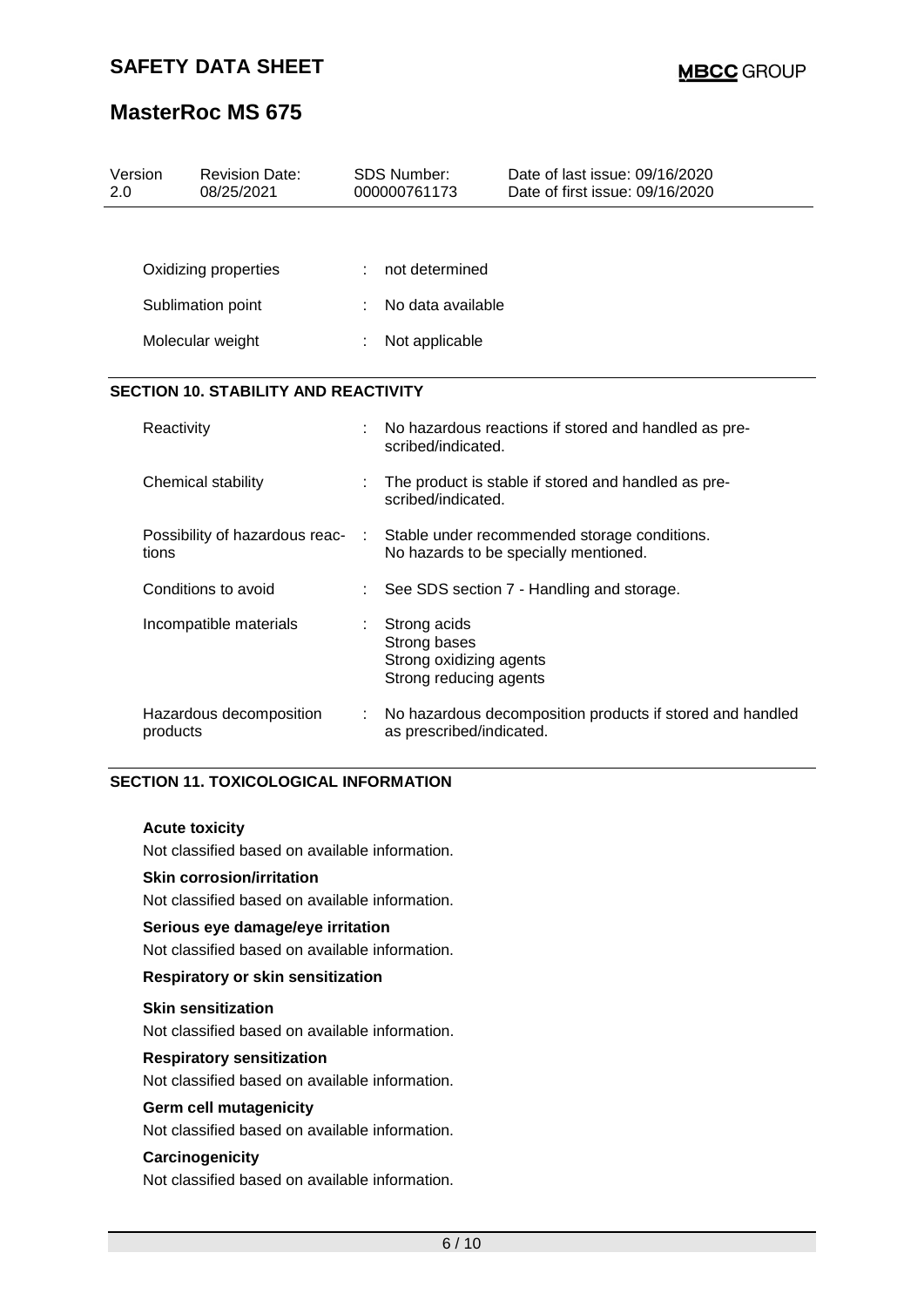| 2.0                        | <b>Revision Date:</b><br>08/25/2021                                             | <b>SDS Number:</b><br>000000761173 | Date of last issue: 09/16/2020<br>Date of first issue: 09/16/2020                                                                                                                         |
|----------------------------|---------------------------------------------------------------------------------|------------------------------------|-------------------------------------------------------------------------------------------------------------------------------------------------------------------------------------------|
|                            | <b>Reproductive toxicity</b><br>Not classified based on available information.  |                                    |                                                                                                                                                                                           |
|                            | <b>STOT-single exposure</b>                                                     |                                    |                                                                                                                                                                                           |
|                            | Not classified based on available information.                                  |                                    |                                                                                                                                                                                           |
|                            | <b>STOT-repeated exposure</b><br>Not classified based on available information. |                                    |                                                                                                                                                                                           |
|                            | <b>Aspiration toxicity</b><br>Not classified based on available information.    |                                    |                                                                                                                                                                                           |
|                            | <b>Further information</b>                                                      |                                    |                                                                                                                                                                                           |
| Product:<br><b>Remarks</b> |                                                                                 |                                    | Health injuries are not known or expected under normal use.<br>The product has not been tested. The statements on toxicolo-<br>gy have been derived from the properties of the individual |
|                            |                                                                                 | components.                        |                                                                                                                                                                                           |
|                            | <b>SECTION 12. ECOLOGICAL INFORMATION</b>                                       |                                    |                                                                                                                                                                                           |
|                            | <b>Ecotoxicity</b>                                                              |                                    |                                                                                                                                                                                           |
|                            | No data available                                                               |                                    |                                                                                                                                                                                           |
|                            | <b>Persistence and degradability</b><br>No data available                       |                                    |                                                                                                                                                                                           |
|                            | <b>Bioaccumulative potential</b><br>No data available                           |                                    |                                                                                                                                                                                           |
|                            | <b>Mobility in soil</b><br>No data available                                    |                                    |                                                                                                                                                                                           |
|                            | Other adverse effects                                                           |                                    |                                                                                                                                                                                           |

| <b>Disposal methods</b> |                                                                                                                                                                                                                         |
|-------------------------|-------------------------------------------------------------------------------------------------------------------------------------------------------------------------------------------------------------------------|
| Waste from residues     | Dispose of in accordance with national, state and local regula-<br>tions.<br>Do not discharge into drains/surface waters/groundwater.<br>Residues should be disposed of in the same manner as the<br>substance/product. |
| Contaminated packaging  | Contaminated packaging should be emptied as far as possible<br>and disposed of in the same manner as the sub-                                                                                                           |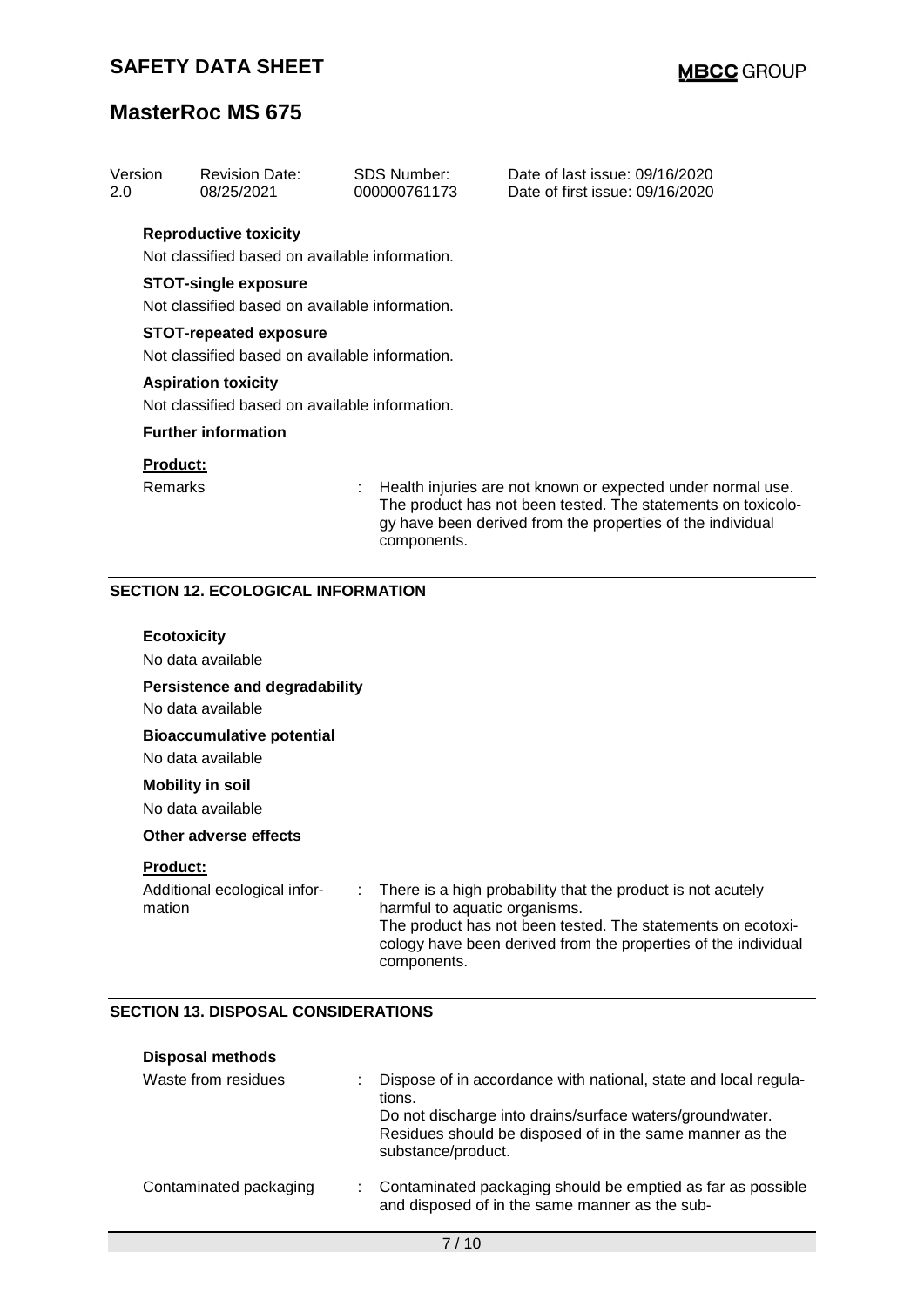# **SAFETY DATA SHEET**

# **MasterRoc MS 675**

| Version<br>2.0                                                                                                      | <b>Revision Date:</b><br>08/25/2021                                                                                                                | <b>SDS Number:</b><br>000000761173 | Date of last issue: 09/16/2020<br>Date of first issue: 09/16/2020 |  |  |  |  |  |  |
|---------------------------------------------------------------------------------------------------------------------|----------------------------------------------------------------------------------------------------------------------------------------------------|------------------------------------|-------------------------------------------------------------------|--|--|--|--|--|--|
|                                                                                                                     | stance/product.                                                                                                                                    |                                    |                                                                   |  |  |  |  |  |  |
| <b>SECTION 14. TRANSPORT INFORMATION</b>                                                                            |                                                                                                                                                    |                                    |                                                                   |  |  |  |  |  |  |
|                                                                                                                     | <b>International Regulations</b>                                                                                                                   |                                    |                                                                   |  |  |  |  |  |  |
| <b>IATA-DGR</b><br>Not regulated as a dangerous good<br><b>IMDG-Code</b><br>Not regulated as a dangerous good       |                                                                                                                                                    |                                    |                                                                   |  |  |  |  |  |  |
| Transport in bulk according to Annex II of MARPOL 73/78 and the IBC Code<br>Not applicable for product as supplied. |                                                                                                                                                    |                                    |                                                                   |  |  |  |  |  |  |
|                                                                                                                     | <b>Domestic regulation</b>                                                                                                                         |                                    |                                                                   |  |  |  |  |  |  |
| <b>49 CFR</b>                                                                                                       | Not regulated as a dangerous good                                                                                                                  |                                    |                                                                   |  |  |  |  |  |  |
|                                                                                                                     | Special precautions for user<br>Not applicable                                                                                                     |                                    |                                                                   |  |  |  |  |  |  |
| <b>SECTION 15. REGULATORY INFORMATION</b>                                                                           |                                                                                                                                                    |                                    |                                                                   |  |  |  |  |  |  |
|                                                                                                                     | <b>US State Regulations</b>                                                                                                                        |                                    |                                                                   |  |  |  |  |  |  |
|                                                                                                                     | Pennsylvania Right To Know<br>Silicon dioxide                                                                                                      |                                    | 7631-86-9                                                         |  |  |  |  |  |  |
|                                                                                                                     | <b>New Jersey Right To Know</b><br>Silicon dioxide                                                                                                 |                                    | 7631-86-9                                                         |  |  |  |  |  |  |
|                                                                                                                     | The ingredients of this product are reported in the following inventories:<br><b>TSCA</b><br>All substances listed as active on the TSCA inventory |                                    |                                                                   |  |  |  |  |  |  |

DSL DSL **EXECUTE:** All components of this product are on the Canadian DSL

### **SECTION 16. OTHER INFORMATION**

**Further information**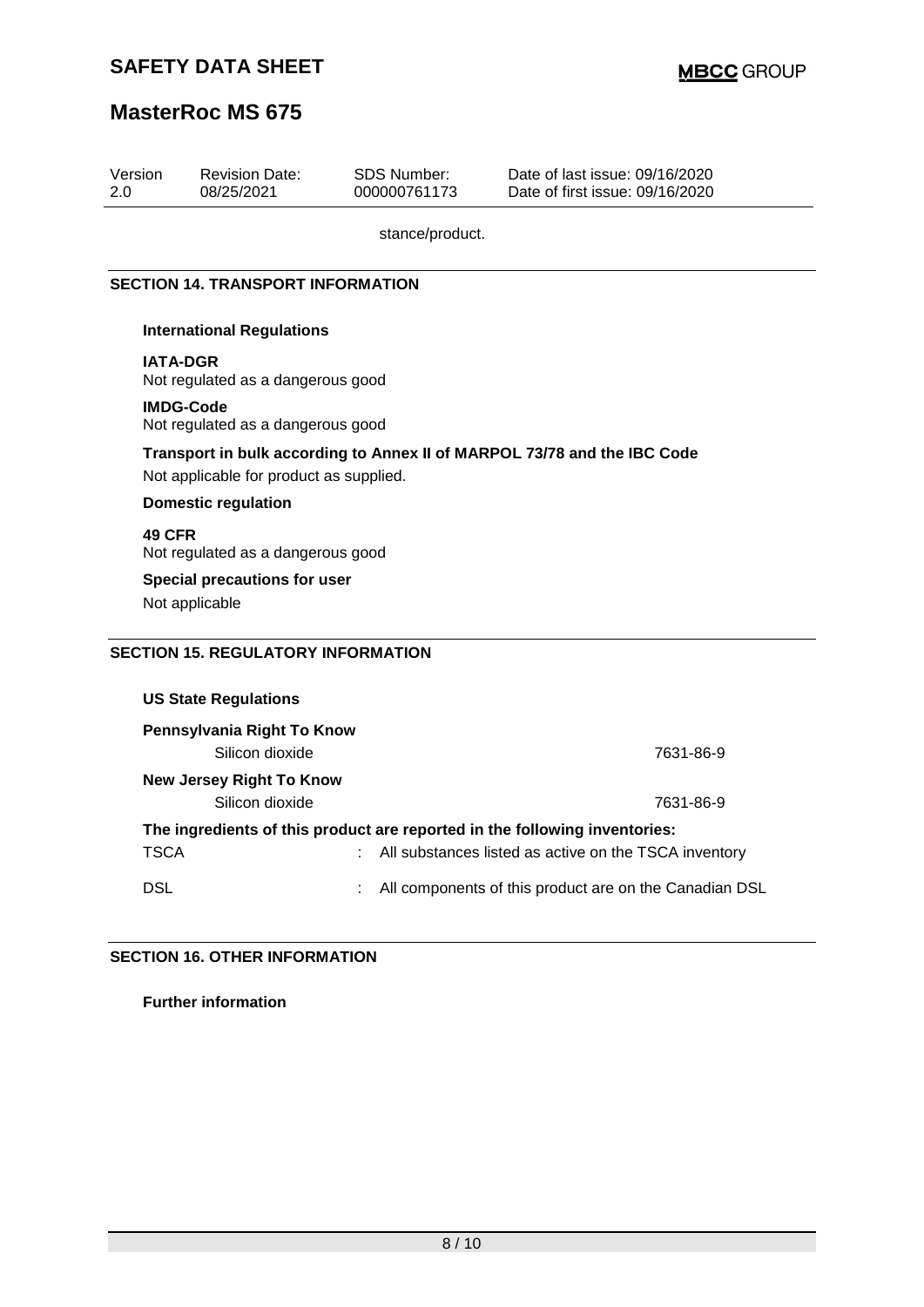

OSHA Z-3 / TWA : 8-hour time weighted average

AIIC - Australian Inventory of Industrial Chemicals; ASTM - American Society for the Testing of Materials; bw - Body weight; CERCLA - Comprehensive Environmental Response, Compensation, and Liability Act; CMR - Carcinogen, Mutagen or Reproductive Toxicant; DIN - Standard of the German Institute for Standardisation; DOT - Department of Transportation; DSL - Domestic Substances List (Canada); ECx - Concentration associated with x% response; EHS - Extremely Hazardous Substance; ELx - Loading rate associated with x% response; EmS - Emergency Schedule; ENCS - Existing and New Chemical Substances (Japan); ErCx - Concentration associated with x% growth rate response; ERG - Emergency Response Guide; GHS - Globally Harmonized System; GLP - Good Laboratory Practice; HMIS - Hazardous Materials Identification System; IARC - International Agency for Research on Cancer; IATA - International Air Transport Association; IBC - International Code for the Construction and Equipment of Ships carrying Dangerous Chemicals in Bulk; IC50 - Half maximal inhibitory concentration; ICAO - International Civil Aviation Organization; IECSC - Inventory of Existing Chemical Substances in China; IMDG - International Maritime Dangerous Goods; IMO - International Maritime Organization; ISHL - Industrial Safety and Health Law (Japan); ISO - International Organisation for Standardization; KECI - Korea Existing Chemicals Inventory; LC50 - Lethal Concentration to 50 % of a test population;